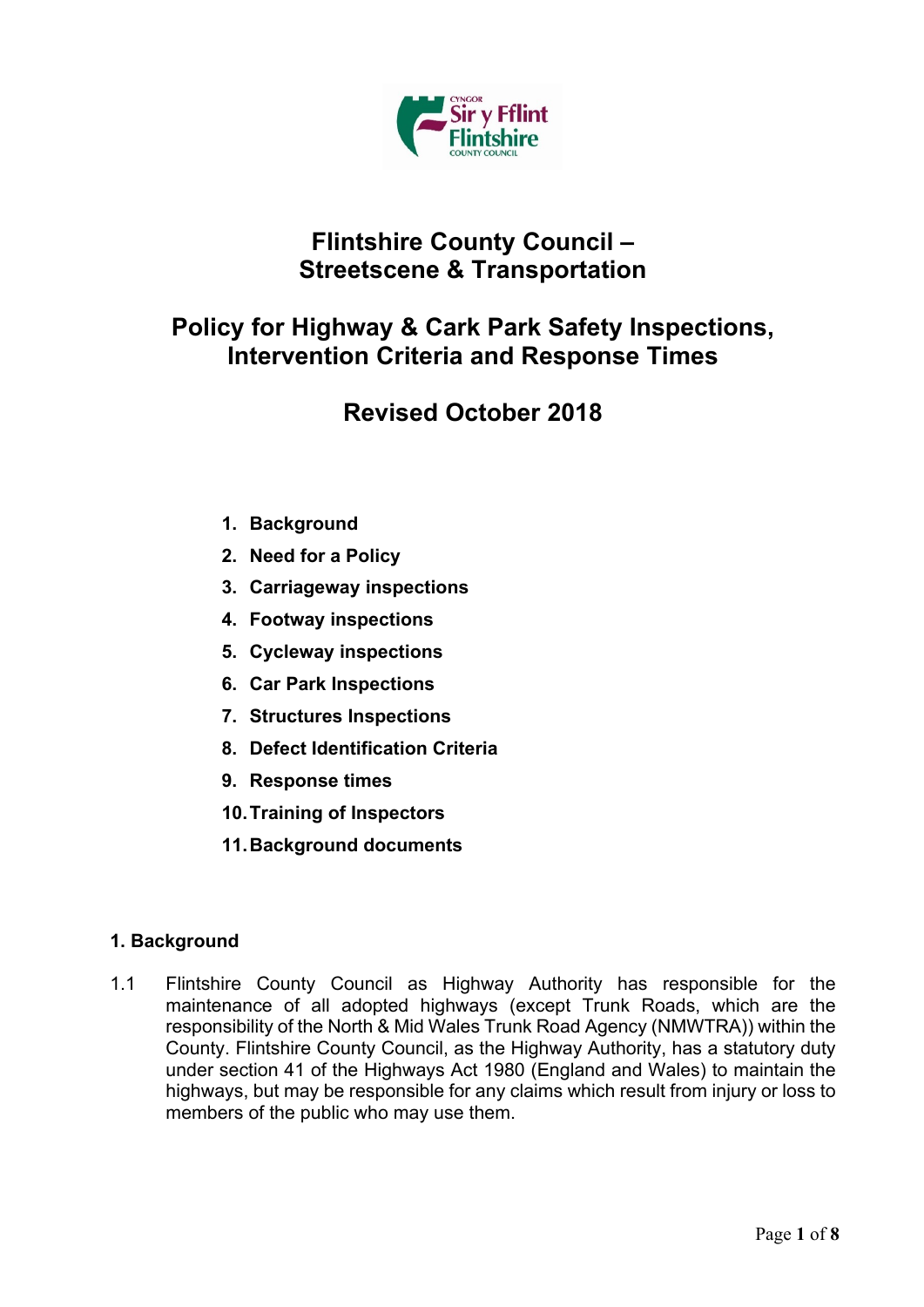### **2. Need for a Policy**

- 2.1 Flintshire County Council receive numerous claims from highway users following trips, falls or personnel loss/damage to property on the public highway. This reviewed policy will ensure the highway network is in a fit for purpose and safe condition also providing the Council with a defence against any claims it may receive.
- 2.2 By virtue of section 58 of the Highways Act 1980 (England and Wales), if an Authority can prove it had in place adequate policies and procedures to maintain the highway, and that the policies and procedures were being followed and providing there was no prior knowledge of 'the defect' before the incident date, a claim for damages against the Authority as a result of a trip, fall or personnel loss can be repudiated.
- 2.3 Safety inspections involve visiting each section of the highway infrastructure at an agreed interval. During the visit any defects that are present are noted and the required maintenance repair work arranged. Safety inspections are carried out on carriageway (roads), footway and cycleway. In addition safety inspections will take place on each publically accessible car park operated by the Council.
- 2.4 Highway inspections are carried out by the Area Coordinators based in Streetscene & Transportation's Alltami Depot.
- 2.5 The process for management of the Highway Asset, including inspection regimes is set out in the Well Managed Highways Infrastructure Code of Practice, published by UK Road Liaison Group in October 2016. The Code of Practice is not a statutory document but compliance with its recommendations is required by October 2018. The code of practice advises that a risk based approach is taken to asset management, and this means that the network hierarchy, inspection interval, defect identification and repair times are categorised and measured subject to the risks they present.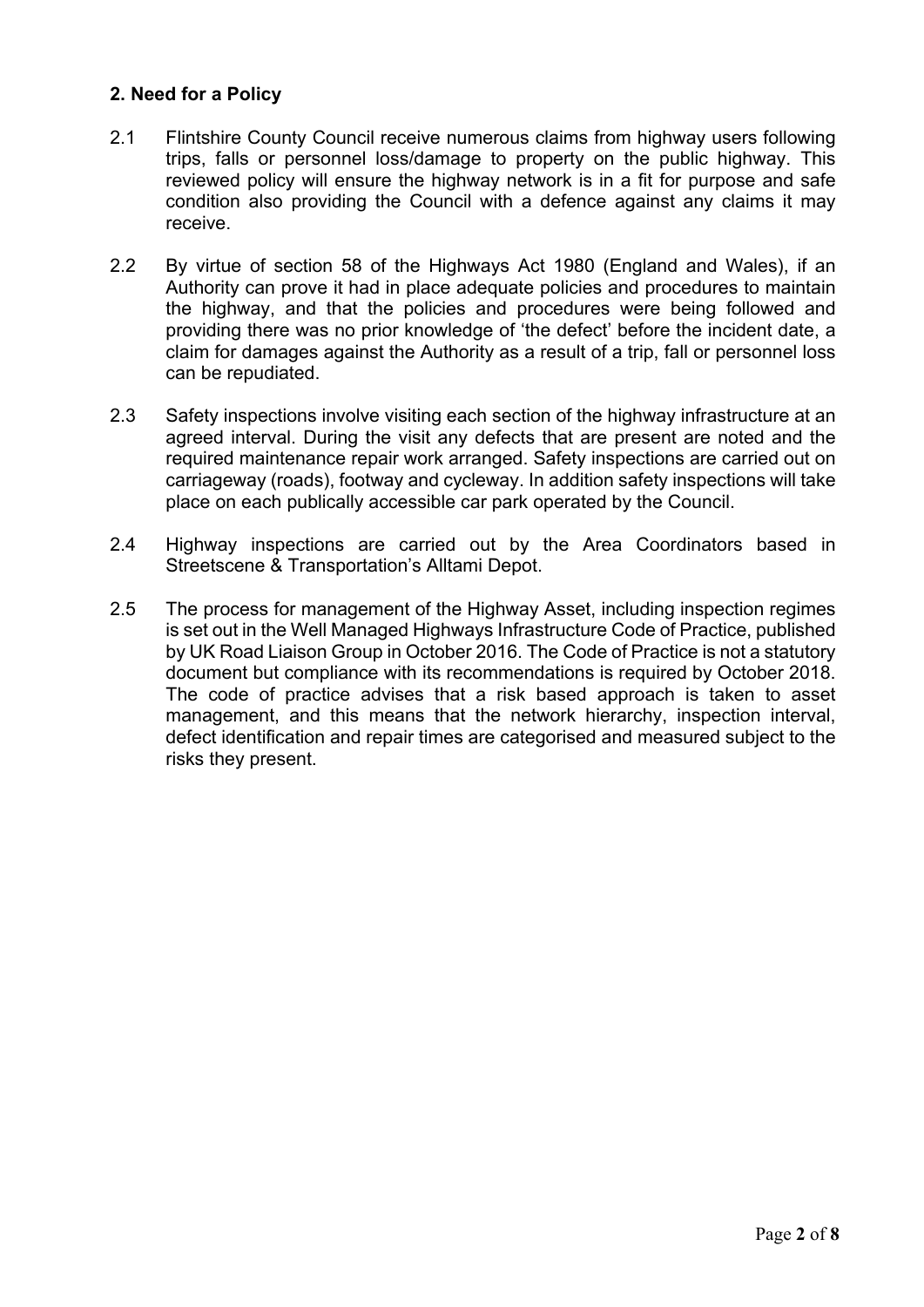## **3. Carriageway Inspections**

3.1 In accordance with the national Code of practice for Highway Maintenance, each carriageway in the County has been classified into one of the following groups:

| <b>Category</b> | <b>Classification</b>                 | <b>Detail</b>                                                                                         | Length |
|-----------------|---------------------------------------|-------------------------------------------------------------------------------------------------------|--------|
| 2               | Class A -<br><b>Strategic Route</b>   | Routes for fast moving, long distance<br>traffic with few frontages or pedestrian<br>traffic          | 152km  |
| 3a              | Class B - Main<br>distributor         | Routes between strategic routes and<br>linking urban centres.                                         | 76 km  |
| 3 <sub>b</sub>  | Class C -<br>Secondary<br>distributor | Routes carrying mainly local traffic with<br>large numbers of frontages and<br>junctions              | 262 km |
| 4a              | Unclassified -<br><b>Link Roads</b>   | Routes linking main/secondary<br>distributors and local access roads,<br>many frontages and junctions | 666km  |
| 4 <sub>b</sub>  | Unclassified -<br>Local access road   | Routes serving properties only with<br>limited access traffic.                                        |        |

3.2 The following table shows the intervals that inspections that will be undertaken in respect of each road classification. The interval is based on a risk assessment of each classification as defined in the new Code of Practice "Well Managed Highway Infrastructure" – published 28 October 2016.

| <b>Description</b>              | <b>National Guidelines</b><br>Category |       | <b>FCC</b><br><b>Inspection</b><br><b>Interval</b> |
|---------------------------------|----------------------------------------|-------|----------------------------------------------------|
| Strategic Route – Class A       | $\overline{2}$                         |       | 1 month                                            |
| Main Distributor - Class B      | 3(a)                                   |       | 1 month                                            |
| Secondary Distributor - Class C | 3(b)                                   |       | 1 month                                            |
| Link Road $-$ U/C               | 4(a)                                   |       | 3 months                                           |
| Local Access - U/C              | 4(b)                                   | Urban | 6 months                                           |
|                                 |                                        | Rural | 6 months                                           |

3.3 The carriageway inspections will be carried out by the Streetscene Area Coordinators from a vehicle, driven as slowly as road conditions will allow. The Coordinator will be a passenger in the vehicle, which will be driven by a second member of the Streetscene & Transportation workforce.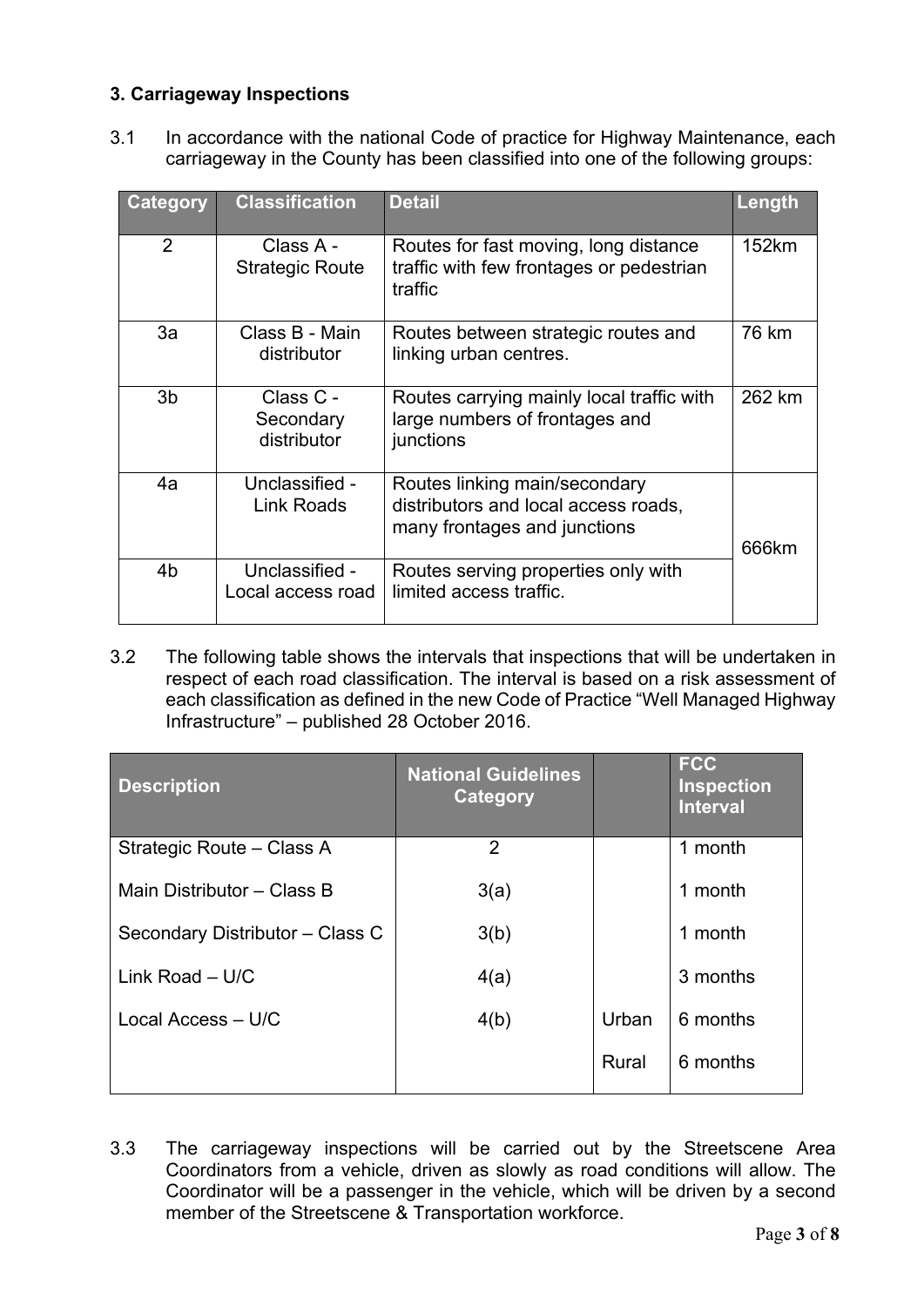### **4. Footway Inspections**

4.1 In accordance with the guidelines within the National Code of practice for Highway Maintenance every footway within the County has been classified into one of the following groups:

| <b>Category</b>  | <b>Definition</b>        | <b>Detail</b>                                         | Length  |
|------------------|--------------------------|-------------------------------------------------------|---------|
| Cat 1a           | Prestige                 | Very busy main town centre<br>shopping areas          | Unknown |
| Cat 1b           | Primary                  | Busy urban shopping and<br>business areas             | Unknown |
| Cat 2            | Secondary                | Medium usage routes local<br>shopping centres         | Unknown |
| Cat <sub>3</sub> | Link footways            | Linking local access footways,<br>busy rural footways | Unknown |
| Cat 4            | ocal access.<br>footways | Low usage estate road footways                        | Unknown |

4.2 The following table shows the intervals that inspections that will be undertaken in respect of each footway classification. The interval is based on a risk assessment of each classification as described in the new Code of Practice "Well Managed Highway Infrastructure" – published 28 October 2016.

| <b>Description</b>             | <b>National</b><br><b>Guidelines</b><br>Category | <b>FCC</b><br><b>Inspection</b><br><b>Interval</b> |
|--------------------------------|--------------------------------------------------|----------------------------------------------------|
| Prestige Area                  | 1(a)                                             | Weekly                                             |
| <b>Primary Walking Route</b>   | 1 <sub>(b)</sub>                                 | 1 month                                            |
| <b>Secondary Walking Route</b> | 2                                                | 3 months                                           |
| Link Footway                   | 3                                                | 6 months                                           |
| <b>Local Access Footway</b>    | 4                                                | 6 months                                           |

4.3 The inspections will be carried out by Streetscene Area Coordinators by walking the footway.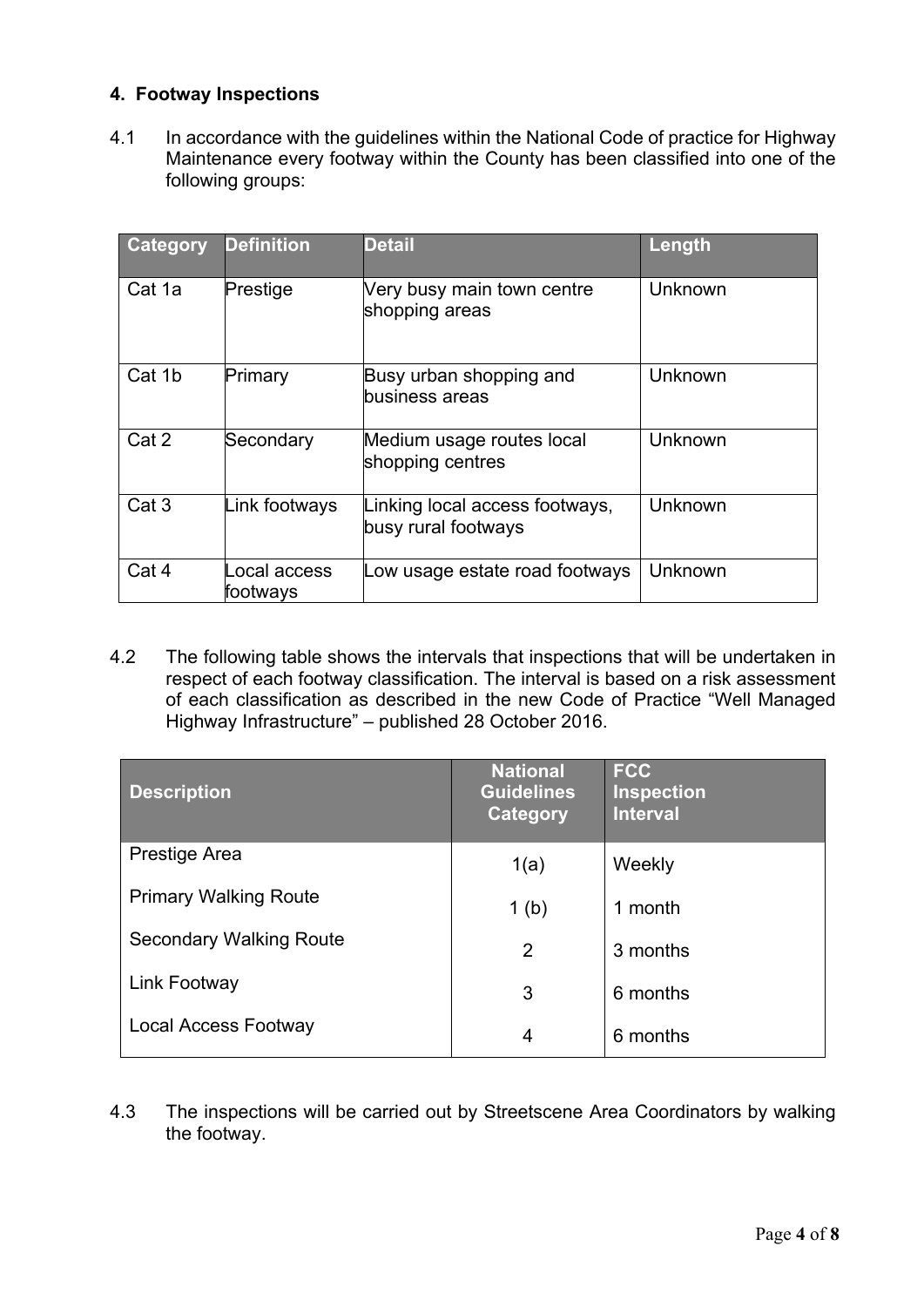## **5. Cycleway Inspections**

5.1 In accordance with the guidelines within the National Code of Practice for Highway Maintenance every Cycleway within the County has been classified into one of the following groups:

| <b>Category</b> | <b>Definition</b> | <b>Detail</b>                                                                                 | Length  |
|-----------------|-------------------|-----------------------------------------------------------------------------------------------|---------|
| Cat A           | Integral          | Cycle lane forming<br>part of the<br>carriageway                                              | Unknown |
| Cat B           | Dedicated         | A highway route for<br>cyclist not<br>contiguous with the<br>public footway or<br>carriageway | Unknown |

5.2 The following table shows the interval that inspections that will be undertaken in respect of each cycleway classification. The interval is based on a risk assessment of each classification as described in the new Code of Practice "Well Managed Highway Infrastructure" – published 28 October 2016.

| <b>Description</b> | <b>National</b><br><b>Guidelines</b><br>Category | <b>FCC</b><br><b>Inspection Interval</b> |
|--------------------|--------------------------------------------------|------------------------------------------|
| Integral           | A                                                | As adjacent carriageway                  |
| Dedicated          | B                                                | 6 months                                 |

5.3 The integral cycleway inspections will be driven as part of the carriageway inspection and the dedicated cycleway will be walked.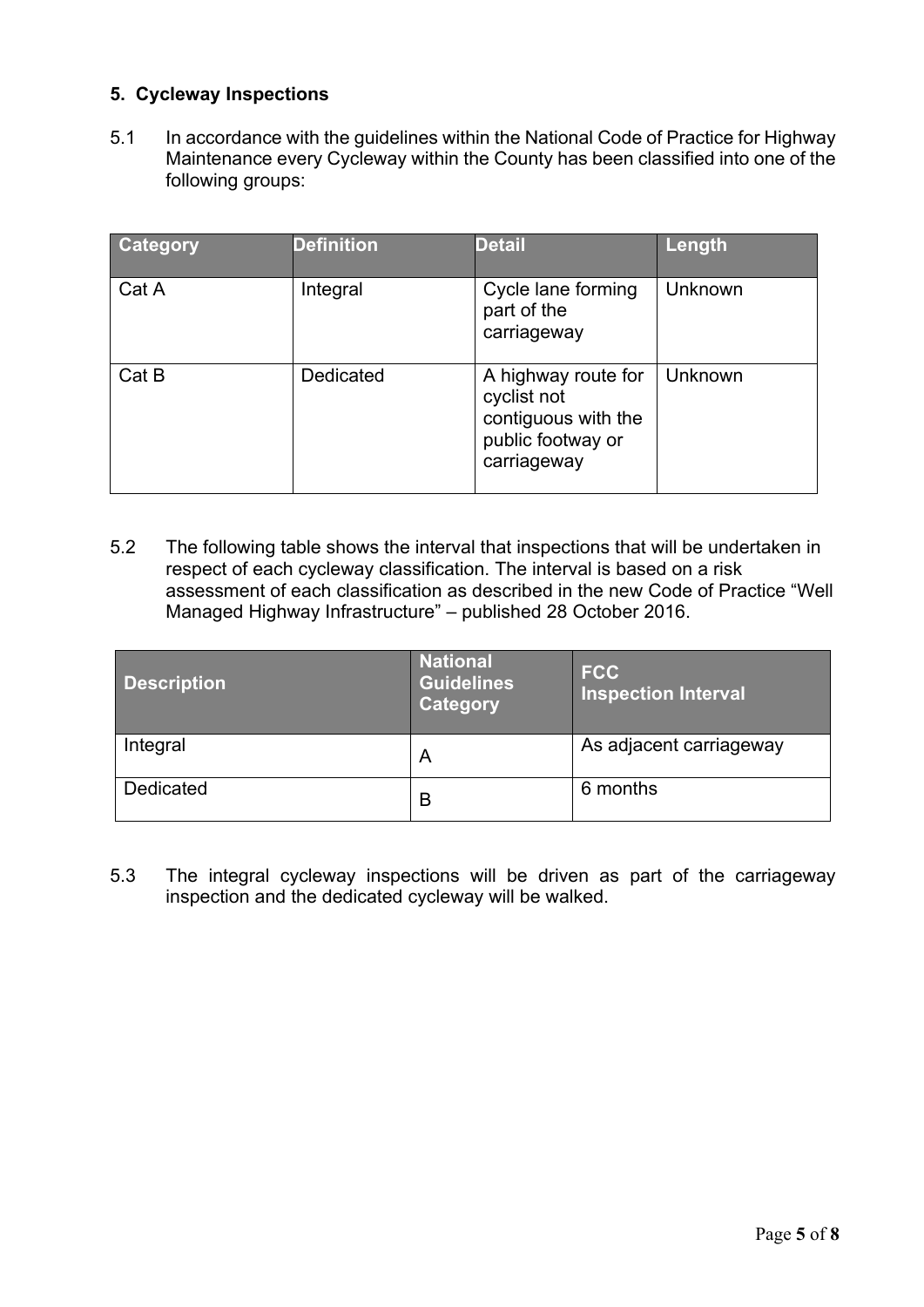### **6. Car Park Inspections**

6.1 The car parks within the County has been classified into one of the following groups:

| Category | <b>Definition</b> | <b>Detail</b>                        |
|----------|-------------------|--------------------------------------|
| Cat A    | Chargeable        | Car parks with parking charges       |
| Cat B    | Non-chargeable    | Car parks without parking<br>charges |

6.2 The following table shows the intervals that inspections that will be undertaken in respect of each car park classification. The interval is based on a risk assessment of each classification

| <b>Category</b> | <b>Definition</b> | <b>Inspection</b><br><b>Interval</b> |
|-----------------|-------------------|--------------------------------------|
| Cat A           | Chargeable        | 6 monthly                            |
| Cat B           | Non-chargeable    | Annually                             |

6.3 The car parks will inspected on foot by the Area Coordinators

#### **7. Structures and Retaining Walls**

7.1 The Highway structures within the County has been classified into one of the following groups:

| <b>Category</b> | <b>Definition</b>         |
|-----------------|---------------------------|
| Cat A           | <b>Highway Structures</b> |
| Cat B           | Highway retaining walls   |

- 7.2 All structures will receive a non-principle inspection every 2 years and a principle inspection every 6 years.
- 7.3 Any defects identified during the inspections will be passed to the Councils structures manager for advice and direction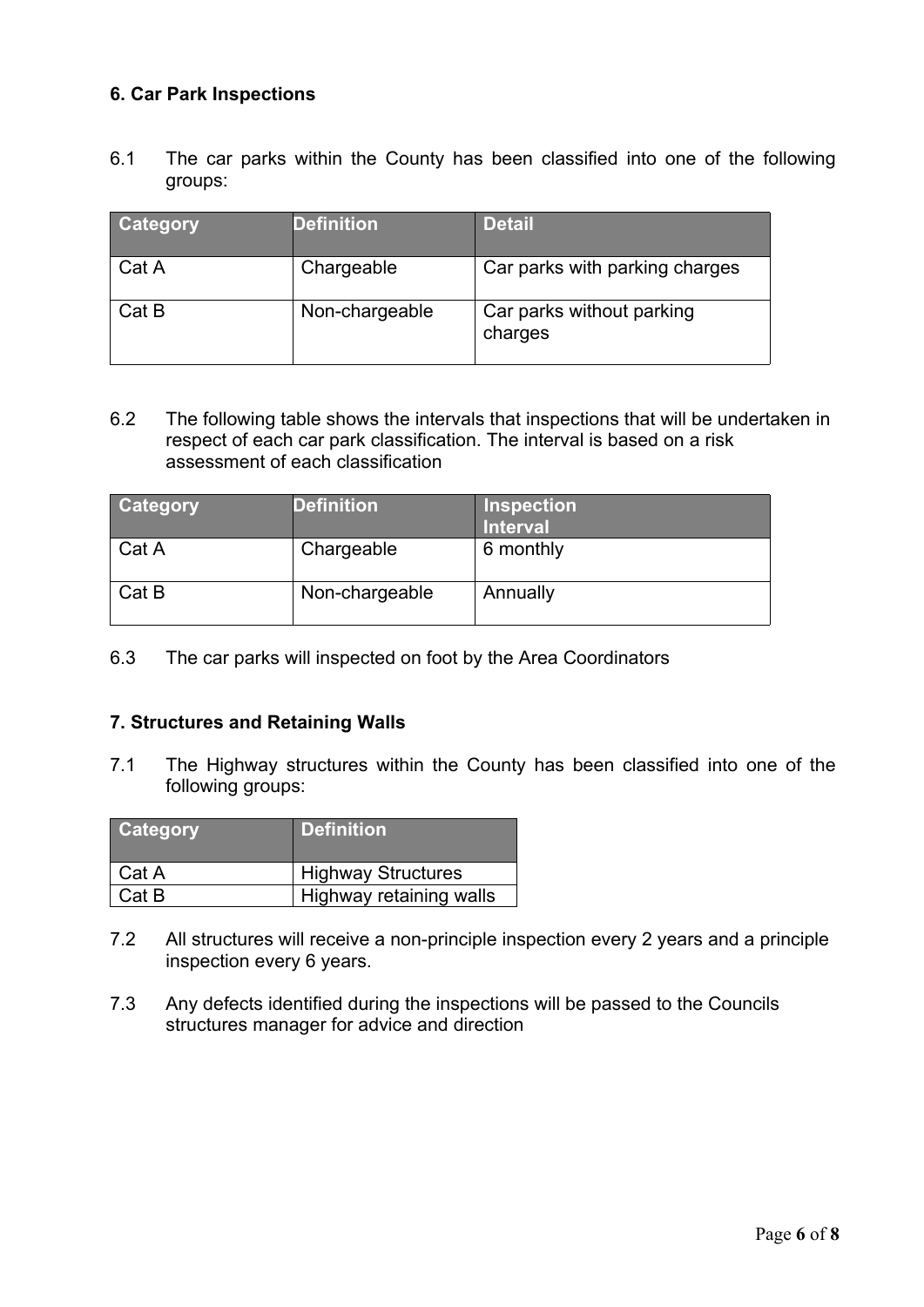#### **8. Defect Identification Criteria**

8.1 Any defects will be identified by the Streetscene Area Coordinator during the inspection. The defect will fall into one of the following categories.

#### **Carriageways / Cycleways / Car Parks:**

- **RED** A situation with potential to cause serious injury or accident.
- **AMBER** A Defect that will have a significant impact on Network User with considerations towards the vulnerability of users, severity or size of defect, and location of defect it relation to impact on Network Users. This is likely to be a defect that has a depth of more than 40mm (above or below the mean level of the carriageway)
- **GREEN** A Defect that is unlikely to have a detrimental effect on Network Users, and is likely to be less than a depth of 40mm (above or below the mean level of the carriageway)

#### **Footways:**

- **RED** A situation with potential to cause serious injury or accident.
- **AMBER** A Defect that will have a significant impact on Network User with considerations towards the vulnerability of users, severity or size of defect, and location of defect it relation to impact on Network Users. This is likely to be a defect that has a depth of more than 25mm (above or below the mean level of the carriageway)
- **GREEN** A Defect that is unlikely to have a detrimental effect on Network Users, and is likely to be less than a depth of 25mm (above or below the mean level of the carriageway)

#### **9. Response Times**

9.1 The time to make safe or guard the defect will be as follows:

| <b>RED</b> | Immediate Response - Make Safe, Restricted Access or Temporary Repair |
|------------|-----------------------------------------------------------------------|
|            | <b>AMBER</b>   Repair within 5 working days                           |
| GREEN      | Re-inspect at next inspection interval to monitor deterioration       |